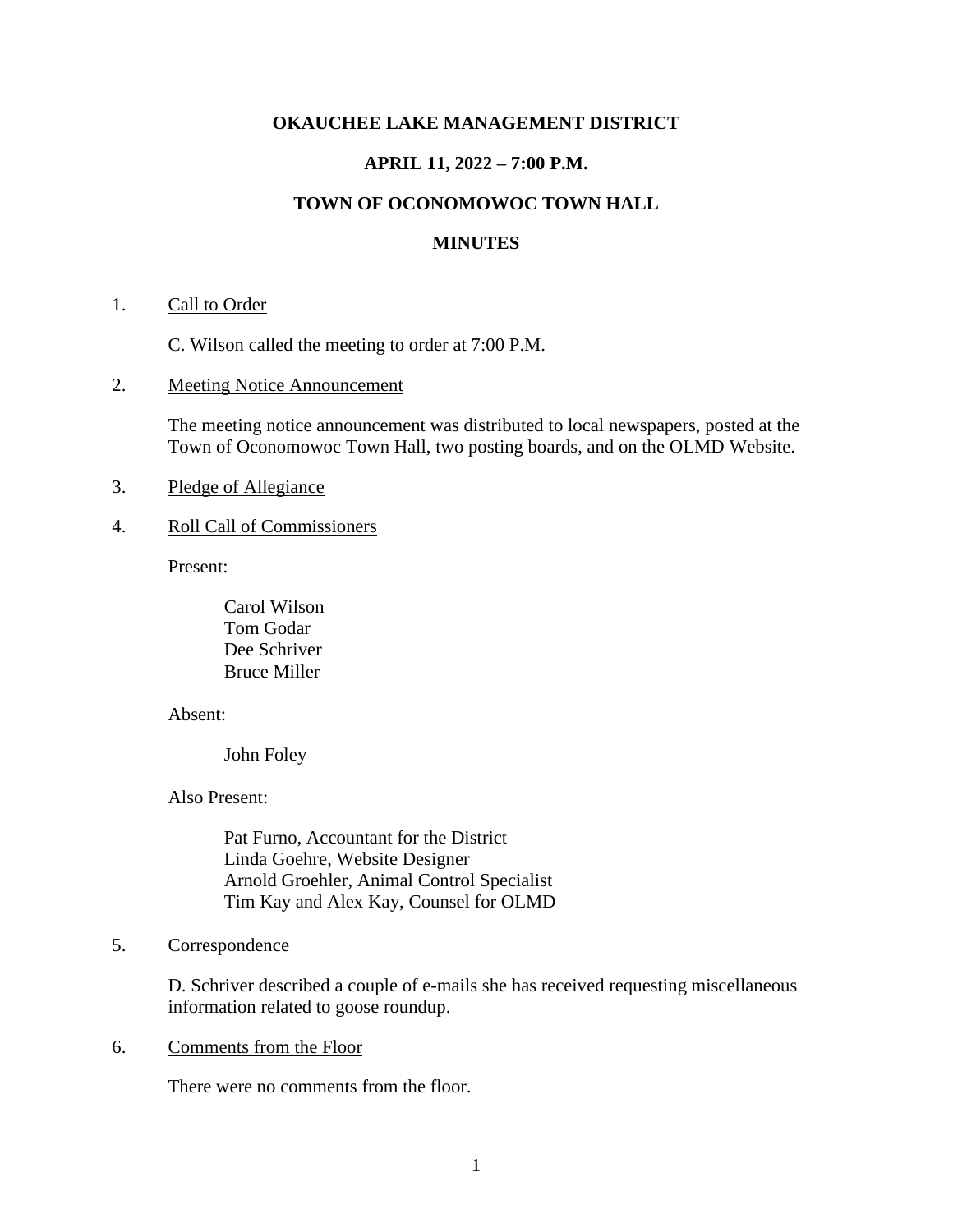7. Comments from Committee Members

No comments from Committee Members.

8. Discuss & Act on Report of Treasurer

D. Schriver reported the following:

- a. Total revenues, including \$80,000 loan revenues to March 31, 2022: \$440,314.91.
- b. Total expenditures: \$3,956.18.

This leaves a budgeted balance of \$436,358.73.

**T. Godar moved to accept the report of the Treasurer as presented. B. Miller seconded the motion. There was no further discussion. All were in favor. Motion carried unanimously.**

9. Approved Checks & Vouchers

**B. Miller moved to approve payments submitted for approval by the Treasurer. D. Schriver seconded the motion. There was no further discussion. All were in favor. Motion carried unanimously.**

10. Approval of Minutes of Previous Meeting (03-14-2022)

**D. Schriver moved to approve the March 14, 2022 meeting minutes as presented. B. Miller seconded the motion. There was no further discussion. All were in favor. Motion carried unanimously.**

## 11. Discuss & Act on BCPL Loan Program for Equipment Replacement

D. Schriver described that the State would require additional paperwork to continue a five-year payback program from the start of receipt of the funds but would approve a four-year payback program with the submissions previously made by the OLMD. The four-year payback program would be in line with our current and anticipated budgets according to the Treasurer.

# **D. Schriver moved that we modify payments pursuant to the BCPL Loan to four years from five years. B. Miller seconded the motion. There was no further discussion. All were in favor. Motion carried unanimously.**

- 12. Aquatic Plant Management Report
	- a. CHEMICAL WEED SPRAYING PROGRAM. We will continue to move forward with Chemical Weed Spraying Program. Our consultant and vendor, Marine BioChem, suggested using a different application on a limited basis to test a new chemical for treatment of invasive species. This chemical is ProcellaCor. Research indicates that this equally benign to non-invasive aquatic vegetation and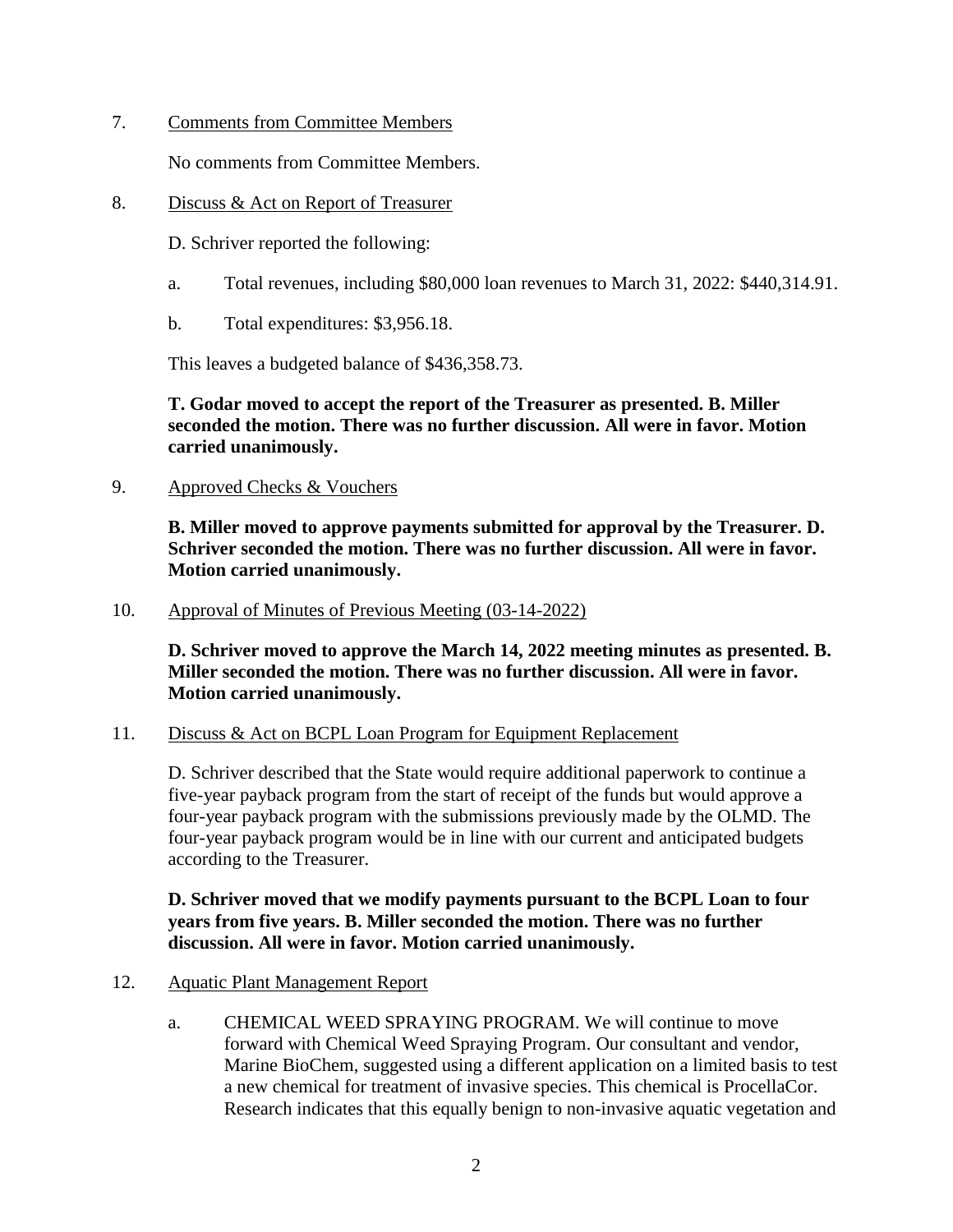fish habitats, but may have a much longer yield in impact, up to three years, reducing need for reapplication and mechanical harvesting. However, it is approximately three times more expensive than the chemicals used historically in the lake. While we will apply for treatment of up to approximately 180 acres, we haven't the budget nor the desire to treat 180 acres, nor would we receive permission to do so. Instead, any treatment would be within that zone, but it would be based on a review of invasive species growth, would be approved by DNR, and only then would there be a marine bio chem application. The thought would be to take that small area between the bridge and the Golden Mast on the channel and apply ProcellaCor to determine if such treatment could be more effective. T. Godar asked if we have enough data to test effectiveness of treatment, and D. Schriver confirmed that we do. C. Wilson asked whether we had any additional information regarding starry stonewort, and D. Schriver indicated that there was no change last year in the patch near Fooleries, and limited growth near the Golden Mast, but further review will be necessary.

- b. ANIMAL CONTROL REPORT. Mr. Groehler indicated that he has been engaged in animal control since early March, when the ice broke, and that the muskrat population has substantially diminished over the years of our treatment. He also indicated he has trapped three beavers on the north side of the lake. Mr. Groehler anticipates that he may receive additional calls in June when summer residents return.
- c. GOOSE ROUNDUP. D. Schriver indicated that it is too early to determine whether a goose roundup will be appropriate this year. Last year there were so few geese that the expense, \$3,000 or more, was deferred. A check will be made later in May to determine whether goose roundup will be necessary in June, and the necessary paperwork will be completed at that time in order to receive permits.

#### 13. Discuss & Act on Recruitment for Recording Secretarial Duties

C. Wilson is working with a publisher and D. Schriver to complete our newsletter, which will contain similar discussions as in the past. It was suggested that we may wish to offer a short comment on use of the DNR launch and T. Godar volunteered to speak with DNR about use of signal on whether the launch was filled or not.

C. Wilson thanked D. Schriver for taking on many of the responsibilities of Recording Secretary in terms of publication of meeting notices and such. She also thanked T. Godar for coordinating the taking and distribution of minutes. We are still in need of a Recording Secretary whose duties might take between 5 and 10 hours per month in those months where we meet. OLMD has a notice on the website, and formal contacts have been initiated at various Lake Management Districts, the Town Hall, and elsewhere.